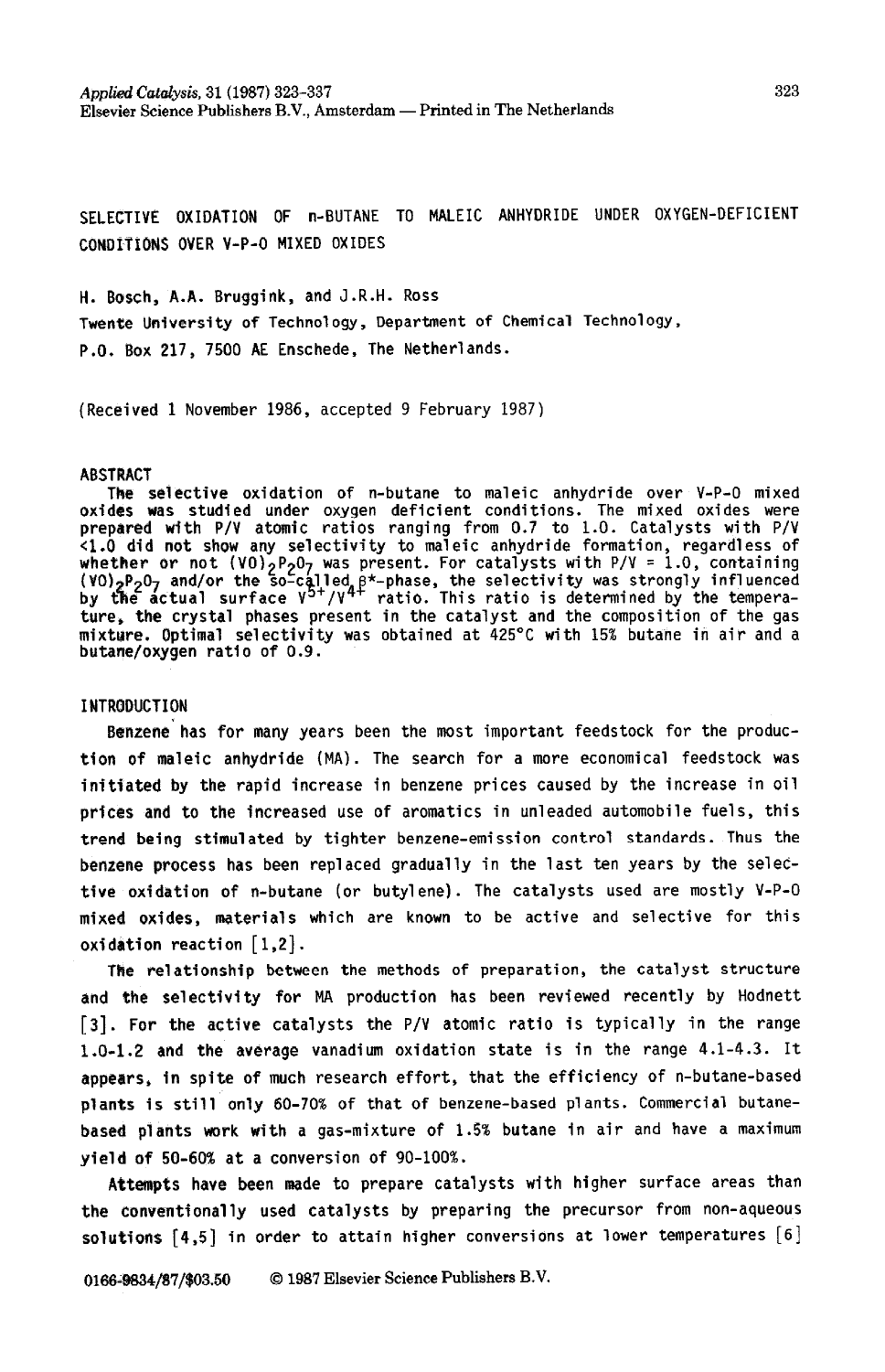**or higher n-butane concentration [7] and hence to improve MA-selectivity. An alternative approach to the achievement of higher selectivity could be to inCreaSe the butane concentration to work above the explosion limits rather than below. Only a few patents are concerned with the operation under those conditions [8,9]. It therefore appears to be interesting to look at the possibilities of oxidizing n-butane to maleic anhydride under oxygen deficient conditions, especially when using relative high surface area catalysts.** If **the yield and selectivity can be improved, it may be possible to make the process based on n-butane more attractive and cheaper than in existing commercial plants.** 

**In this study, catalysts have been prepared by standard techniques. The infl Uence of Catalyst structure has been investigated and attention has been paid to the influence of the pretreatment of the catalyst and the surface concentration of V5+. The concentrations of n-butane and oxygen have been varied in order to optimize the yield and selectivity for maleic-anhydride production. The results are compared with the existing state of knowledge of the kinetics and mechanism as investigated by others [6,10,11].** 

# **EXPERIMENTAL**

# **Preparation of V-P-O mixed oxides**

**There are two important ways to prepare vanadium-phosphorus mixed oxides. The**  first method consists of adding a  $5^+$ -valent vanadium compound (i.e.  $V_2O_5$ ) to a **refluxing solution containing the phosphorus component and a reducing agent. The vanadium is then reduced and the precipitate which is formed is filtered and**  calcined [3]. A second method consists of reducing a  $V^{5+}$ -compound (e.g.  $V_2O_K$  or **NH4V03) with an acid such as HCl, tartaric acid or fumaric acid [U-17]. After reduction, formation of the V-P-O mixed oxide is achieved by adding ortho-phosphoric acid.** 

**We adopted the latter method as modified by Katsumoto and Marquis [5]. This method is based on reduction of the vanadium with an organic medium, as described in the following paragraphs. This method produces catalysts with a relatively large surface area.** 

**Precursor 1.** 20 g of  $V_2O_5$  was added to a mixture of 100 ml of isopropanol **and 50 ml of benzyl-alcohol and the suspension was refluxed at 110°C for 4 hours, this brings about reduction of the vanadium. The solution was then cooled to room temperature and 12.5 g of o-phosphoric acid (85%) was added. The suspension was then refluxed for another 3 hours at 105°C in a flow of nitrogen above the mixture. The suspension was filtered and dried for ten hours at 140°C.** 

Precursor 2. The same method was used but now using 45 g V<sub>2</sub>0<sub>5</sub>, 20 g H<sub>3</sub>P0<sub>4</sub>, **200 ml isopropanol and 100 ml benzyl-alcohol.** 

**Precursor 3. As for precursors 1 and 2 with the following amounts: 20 g V205, 20 g H3P04, 100 ml iso-propanol and 50 ml of benzyl-alcohol. All** 

**324**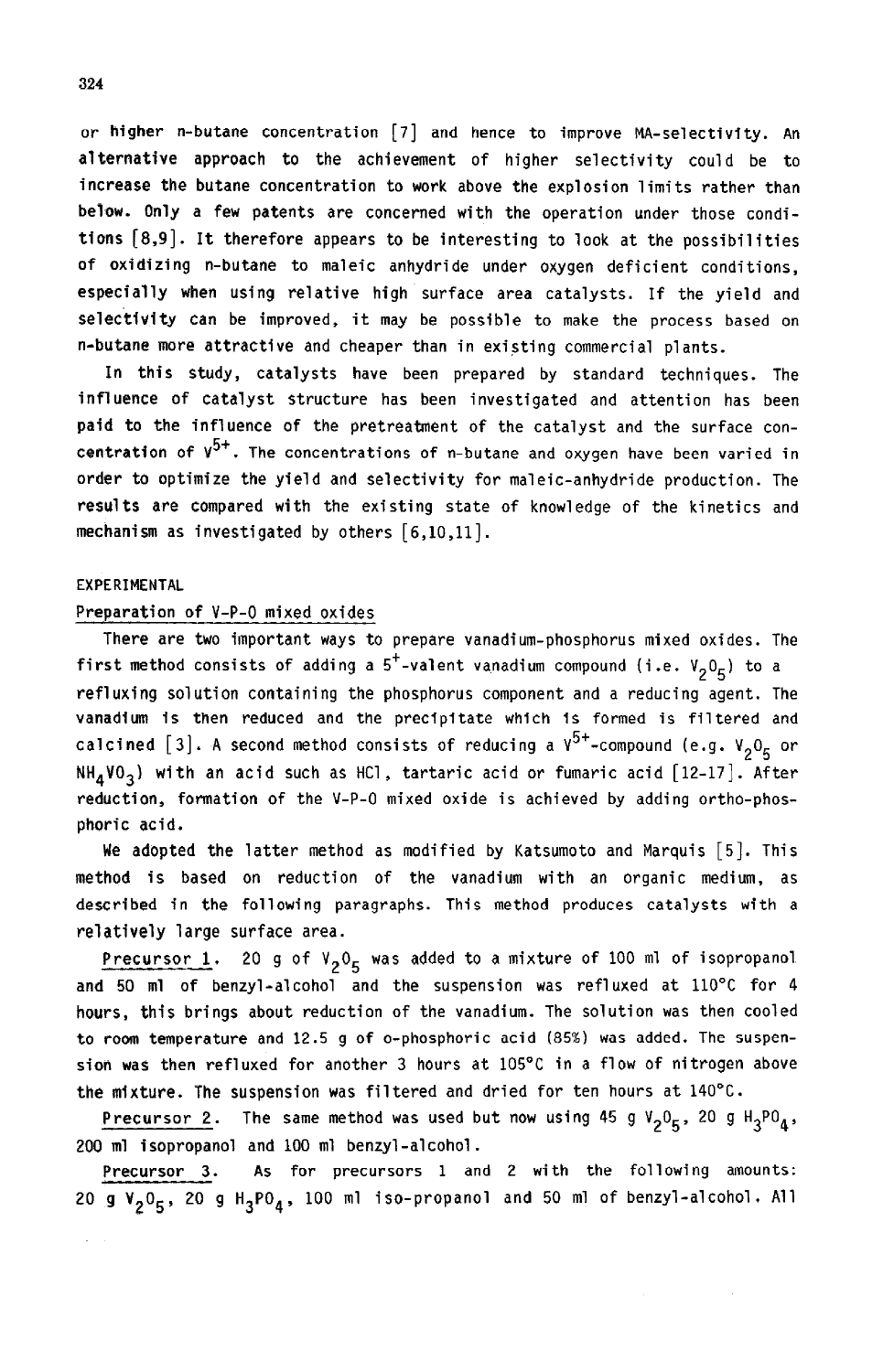**three precursors were treated in nitrogen, air or a butane/air mixture at the temperatures specified in Table 1. The final temperature listed was established for the time given, after heating from room temperature at a heating-rate of 5'C.min'l.** 

#### **Physical characterization of the catalysts**

**The different phases in the catalysts were determined using XRD-measurements. The identification of the phases was based on literature data [3,12,18]. In some**  cases, the proportions of  $\beta$ -VOPO<sub> $\alpha$ </sub> were estimated from the heights of the rele**vant XRD-peaks. Standards were prepared by mixing the pure components.** 

**The concentration of vanadium was determined by titration with potassium permanganate, while that of phosphorus was determined either by measuring the POi-ions by means of ion chromatography or by XRF-measurements. BET-surface areas were measured by argon adsorption at 77K [I9].** 

## **Catalytic characterization**

**The Pyrex reactor, of a conventional plug-flow type, was placed in a tubular oven. The internal reactor diameter was 0.4 cm. Most of the experiments were carried out with 200 mg of catalyst particles (0.3 < d < 0.6 nnn), diluted with the same amount of quartz to avoid the formation of hot spots in the bed. The temperature in the bed was measured with a chromel-alumel thermocouple. A mixture of n-butane and air was created by mixing these components with two massflow controllers. An optional inert stream (helium) could be added to dilute this gas mixture. The total feed rate in the bed could be varied between 5 and 50 ml.min -1**  .

**Analysis was carried out with gas chromatography. The oxidized products (ma**leic anhydride and other by-products such as crotonaldehyde and furan) were **analyzed by a gas-chromatograph equipped with flame-ionization-detection using a Poropak-Q column (L = 2 m, D = 1/8 inch) held at 170°C. The**  $C_A$ **-isomers and carbon oxides were detected with the same chromatograph but now using thermal conductivity detection and a n-octane column (L = 2 m, D = l/8 inch) held at 50°C. All connecting tubing was kept at 15O'C to avoid cristallization of the maleic-anhydride.** 

**By measuring the catalytic activity using various particle sizes and flow rates the influence of heat and mass transport limitations was found to be neg**ligible. The pyrex reactor did not contribute to the oxidation activity in the **temperature range investigated (300-500°C).** 

**Unless stated otherwise, the catalytic measurements were carried out with a**  feed rate of 15 ml.min<sup>-1</sup>; the gas mixture consisted of 15% butane in air (bu**tane/oxygen ratio 0.9) and the pressure in the reactor was 1.03 bar.** 

**We also prepared V-P-O mixed oxides supported on titania and on y-alumina.**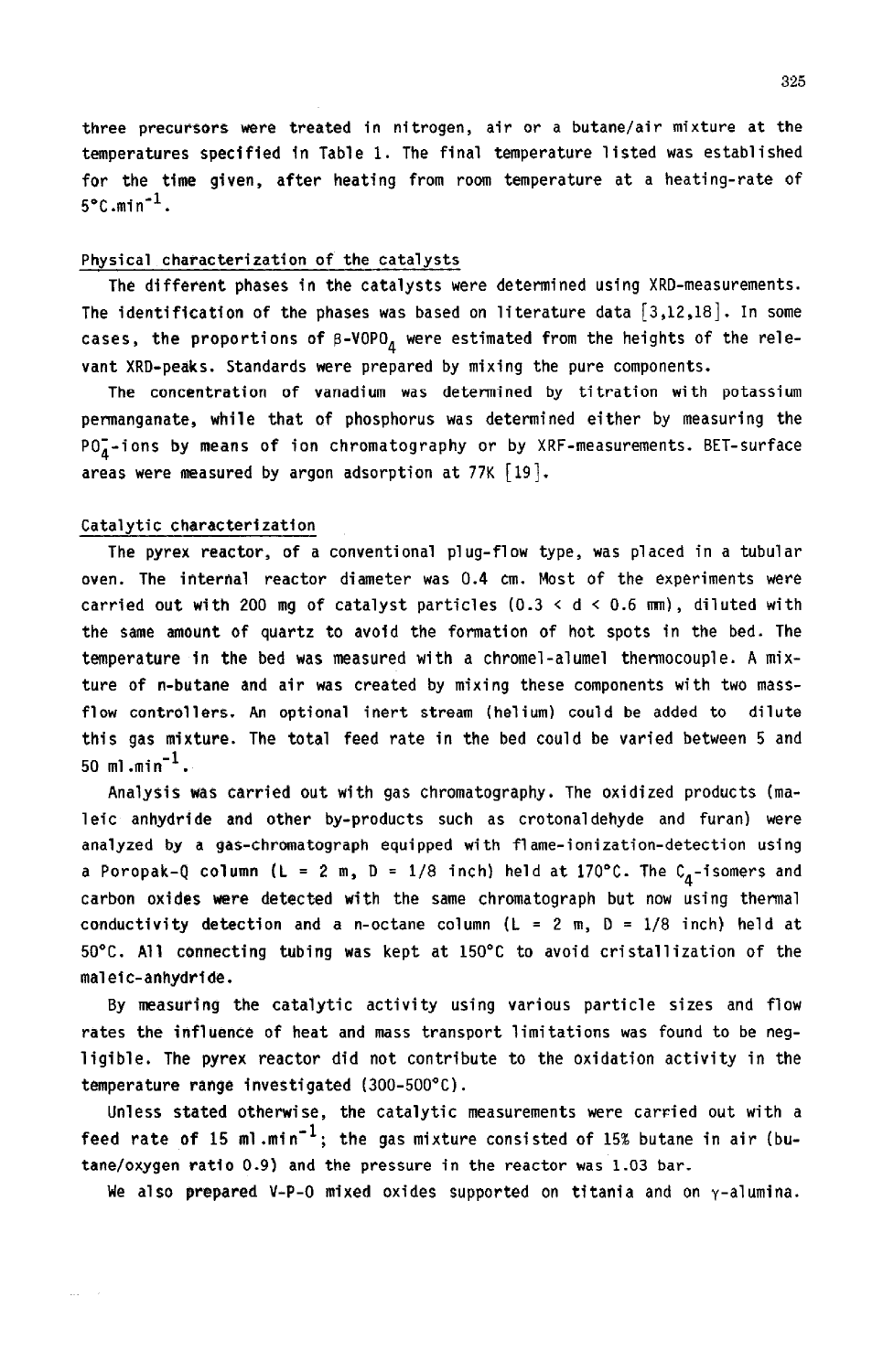**A mixture of** 15% n-butane **in air was not oxidized selectively on these samples, in agreement with results reported by Busca et al. [ZO] for the oxidation of 0.6% n-butane in air. These experiments are therefore not described in detail.** 

## **Estfmatfon of the valence state of the surface vanadia**

Preliminary experiments were carried out to try to estimate the  $V^{5+}/V^{4+}$ -ratio **in the surface layer of the catalysts. The rectangular pulse technique proposed by Myamoto et al. [21] as modified by Bosch et al. [22] was applied. Pulses of NH3+NO were used to reduce surface V=O groups according to the equation:**   $NO + NH_3 + V=0$  ---->  $N_2 + H_2O + V-OH$ 

The production of  $N_2$  in this reaction is related to the number of  $V=0$  surface **groups reduced. After a fast initial reaction, a stationary situation between**   $\sqrt{5}$ <sup>+</sup> and  $\sqrt{4}$  is reached. The initial production of N<sub>2</sub> is thus related to the **finitial number of surface V=0 groups and the production of N<sub>2</sub> in the stationary** state to the number of  $v^{5+}$  species remaining on the surface. It is assumed that the relative reducibility of the catalysts in the NO/NH<sub>3</sub> system reflects the **Q5+/Q4+ ratio on the surface in the presence of butane/air mixtures.** 

### **RESULTS**

#### **Catelyst structures**

**The heat treatments of the three precursors and the compounds present in the catalysts as detected by XRD after these treatments are given in Table 1. This table shows clearly the influence of the P/V-ratio and the treatment of the precursor on the formation of the different phases. The catalysts prepared by these treatments were tested with regard to their activity and selectivity for the oxidation of n-butane to malefc anhydrfde. The temperature was varied between 300°C and SOO'C. Precursor 1, with a P/V ratio = 0.7 and the calcined precursor 2 (P/V = 0.9)** form mainly  $\beta$ -VOPO<sub> $\Delta$ </sub> together with  $V_2O_5$ . These materials do not possess any selectivity towards MA, CO and CO<sub>2</sub> being the only products formed at 300-500°C. Precursor 2 heated in nitrogen forms  $\beta$ -VOPO<sub>A</sub> and vanadyl pyrophosphate, (VO)<sub>2</sub>P<sub>2</sub>O<sub>7</sub>, but it too, is not selective for formation of MA. **Heatfng precursor 3 (P/V = 1.0) in nitrogen results in the formation of (QO12P207, whereas mild heating in air favours the formation of a poorly crystalline materfal whose principle d values at 4.67, 4.07, 3.14 and 2.52 A correspond to those of the so-called B\*-phase identified by Hodnett et al. [16]. This @\*-phase transforms Into B-VOPO, after more severe pretreatment (longer times and/or higher temperatures); compare the data for the range of samples PV30b to**  PV30e in Table 1. (The changes occurring in the XRD-patterns due to these pre**treatments at 400-7OO\*C are the same as those reported by Hodnett and Delmon [17] for a precursor (P/Q = 1) calcined at a constant temperature of 5OO'C**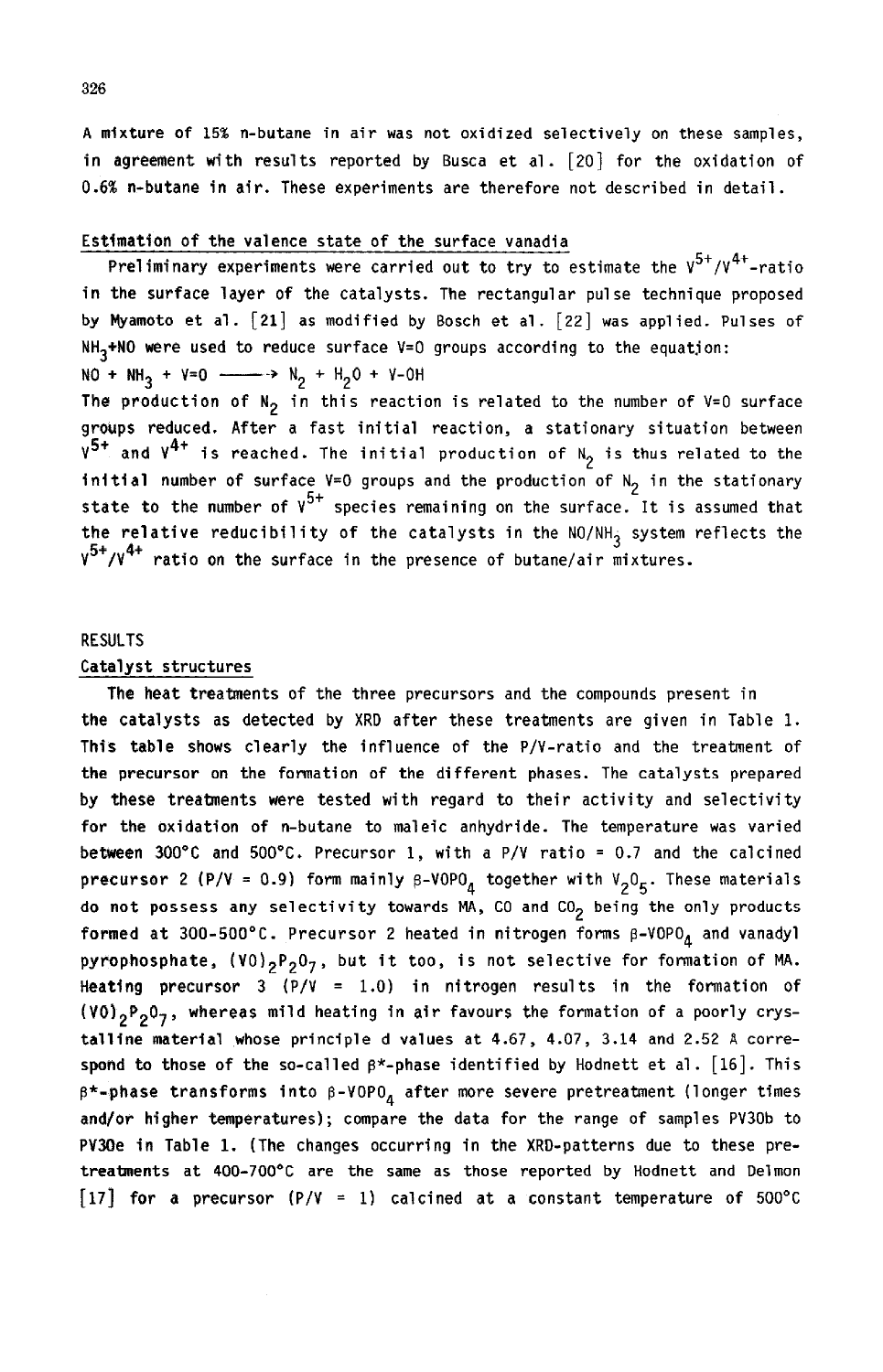**for different times.) Heating in a butane/air mixture at this temperature**  results mainly in (VO)<sub>2</sub>P<sub>2</sub>O<sub>7</sub>, as is the case after heating in nitrogen. This **phase also develops after first heating at 420°C in air for 3 hours and then in a 1% n-butane in air mixture [23].** 

**TABLE 1** 

|  |  |  |  |  |  |  | Treatment of the different precursors |  |
|--|--|--|--|--|--|--|---------------------------------------|--|
|--|--|--|--|--|--|--|---------------------------------------|--|

| Precursor Code   |             | Treatment         | Phases                                                                                                   | $S_{\text{BET}}$<br>$m^2q^{-1}$ | Remarks                          |
|------------------|-------------|-------------------|----------------------------------------------------------------------------------------------------------|---------------------------------|----------------------------------|
| 1                | <b>PV10</b> |                   | air, 500°C, 5h $\beta$ -VOPO <sub>4</sub> +V <sub>2</sub> O <sub>5</sub>                                 | 5                               |                                  |
| $P/V = 0.7$ PV1N |             |                   | N2, 500°C, 5h $\beta$ -VOPO <sub>4</sub> +V <sub>2</sub> O <sub>5</sub>                                  |                                 |                                  |
| $\overline{2}$   | PV20a       |                   | air, 400°C, 2h $\beta$ -VOPO <sub>4</sub> +V <sub>2</sub> O <sub>5</sub>                                 | 10                              |                                  |
|                  |             |                   | P/V=0.9 PV20b air, 500°C, 5h $\beta$ -VOPO <sub>4</sub> +V <sub>2</sub> O <sub>5</sub>                   | 6                               |                                  |
|                  |             |                   | PV20c air, 500°C, 10h $\beta$ -VOPO <sub>4</sub> +V <sub>2</sub> O <sub>5</sub>                          |                                 |                                  |
|                  |             |                   | PV2Na $N_2$ , 400°C, 2h $\beta$ -VOPO <sub>4</sub>                                                       | $\blacksquare$                  |                                  |
|                  | PV2Nb       |                   | N <sub>2</sub> , 500°C, 1.5h $\beta$ -V0P0 <sub>4</sub> +(V0) <sub>2</sub> P <sub>2</sub> 0 <sub>7</sub> | 33                              |                                  |
|                  | PV2Nc       |                   | N <sub>2</sub> , 500°C, 5h $\beta$ -VOPO <sub>4</sub> +(VO) <sub>2</sub> P <sub>2</sub> 0 <sub>7</sub>   | 52                              |                                  |
|                  | PV2Nd       |                   | N <sub>2</sub> , 500°C, 10h $\beta$ -VOPO <sub>4</sub> +(VO) <sub>2</sub> P <sub>2</sub> O <sub>7</sub>  | 40                              |                                  |
| 3                | PV3Na       | $N_2$ , 400°C, 2h | $(00)_{2}P_{2}0_{7}$                                                                                     | 24                              |                                  |
| $P/V = 1.0$      | PV3Nb       |                   | N <sub>2</sub> , 500°C, 1.5h (V0) <sub>2</sub> P <sub>2</sub> 0 <sub>7</sub>                             | 29                              |                                  |
|                  | PV3Nc       |                   | N <sub>2</sub> , 500°C, 5h (V0) <sub>2</sub> P <sub>2</sub> 0 <sub>7</sub>                               | 23                              |                                  |
|                  | PV3Nd       |                   | $N_2$ , 500°C, 10h (VO) <sub>2</sub> P <sub>2</sub> 0 <sub>7</sub>                                       | 20                              |                                  |
|                  |             |                   | PV30a air, 400°C, 2h $\beta^*$ -phase+(VO) <sub>2</sub> P <sub>2</sub> 0 <sub>7</sub>                    | 22                              |                                  |
|                  |             |                   | PV30b air, $500^{\circ}$ C, 5h $\beta^{*}$ -phase                                                        | 12                              |                                  |
|                  |             |                   | PV30c air, 400°C, 56h $\beta$ *-phase+ $\beta$ -VOPO <sub>4</sub>                                        |                                 | 10 5% $\beta$ -VOPO <sub>4</sub> |
|                  |             |                   | PV3Od air, 500°C, 10h $\beta^{\star}$ -phase+ $\beta$ -VOPO $_{\text{A}}$                                | 10 <sub>1</sub>                 | 10% $\beta$ -VOPO <sub>4</sub>   |
|                  | PV30e       |                   | air, 700°C, 2h $\beta$ *-phase+ $\beta$ -VOPO $_4$                                                       | 7 <sup>7</sup>                  | 20% β-VOPO <sub>4</sub>          |
|                  | PY3B        | 15% $C_a$ in air  |                                                                                                          |                                 |                                  |
|                  |             | 500°C, 4h         | $(80)_{2}P_{2}O_{7}$                                                                                     |                                 |                                  |

1,2,3: **Number of the precursor** 

**O/N/B: Treatment (O=air, N=nitrogen, B=butane/air)** 

**a/e** : **Time and temperature of treatment** 

# **Catalytic characterization**

**All the samples given in Table 1 were tested. Catalysts prepared from precursor 1 and 2 gave total oxidation only. It was found that only pure (VO)2P207 (PV3Na-d) and the catalysts containing the B\*-phase (PV3Oa-e) had**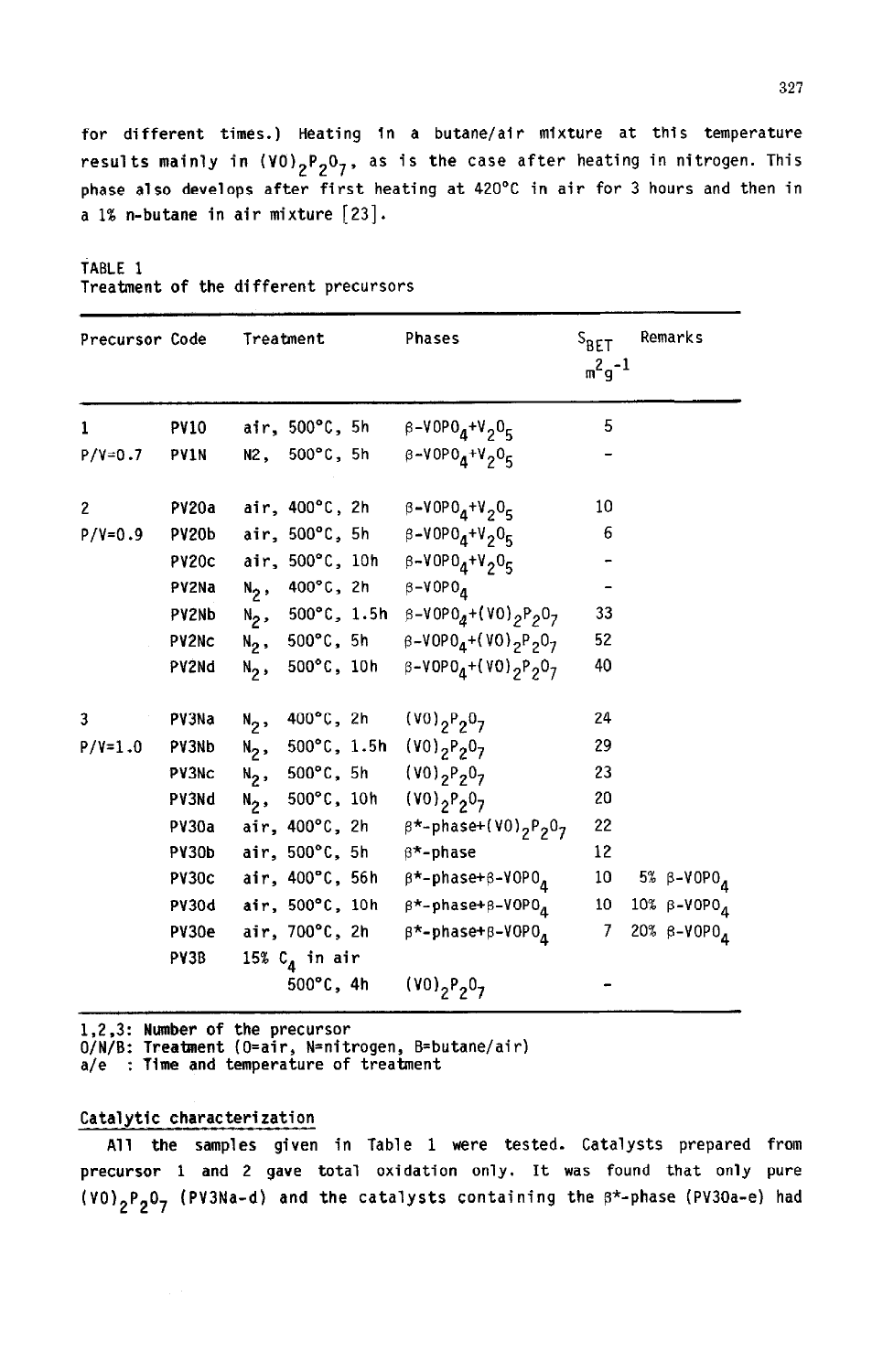**any selectivity towards MA under our conditions. The main products detected were n-butane, maleic anhydride and carbon oxides. By-products were crotonalde**hyde, furan and fractions of other C<sub>2</sub> and C<sub>4</sub>-molecules. Only traces of dehydro**genation products were found. The results for the selective catalysts are given in Figures 1 to 3 and Tables 2 to 4 and these will now be discussed in turn.** 



**% \* Ml conversion in the stationary state** 



**The XRD-pattern of the unreacted precursor 3 was identical with that of a precursor with P/V = 1.01, kindly supplied by Dr. Centi; the latter sample was prepared in an identical fashion. Both spectra consisted mainly of broad peaks. Starting from a non-activated precursor 3, the butane conversion decreased with time whfle the yield of MA simultaneously increased slightly; a typical example of these changes is shown in Figure 1. The XRD-patterns after catalytic reaction**  showed mainly sharp peaks of the (VO)<sub>2</sub>P<sub>2</sub>O<sub>7</sub> phase, especially those due to the **reflections from the (020)-planes.** 

**A similar experiment was carried out for 65 hours at 425°C with the sample**  PV3Nd (consisting of (VO)<sub>2</sub>P<sub>2</sub>O<sub>7</sub>). Before reaction, but after activation at 500°C **for 10h, this catalyst still showed a broad (020)-peak of the**  $(V0)_{2}P_{2}O_{7}$  **phase; the same XRD-pattern was found when the same heat treatment was given to the sample supplied by Dr. Centi. The selectivity of 50% was reached immediately and it remained stable during the whole period on stream. After the catalytic reac**tion, the (VO)<sub>2</sub>P<sub>2</sub>O<sub>7</sub> phase was still predominant, with a sharp peak for the **reflection from the (020)-planes. The sharpening of this peak is likely to be due to the strongly reducing character of the reaction mixture.**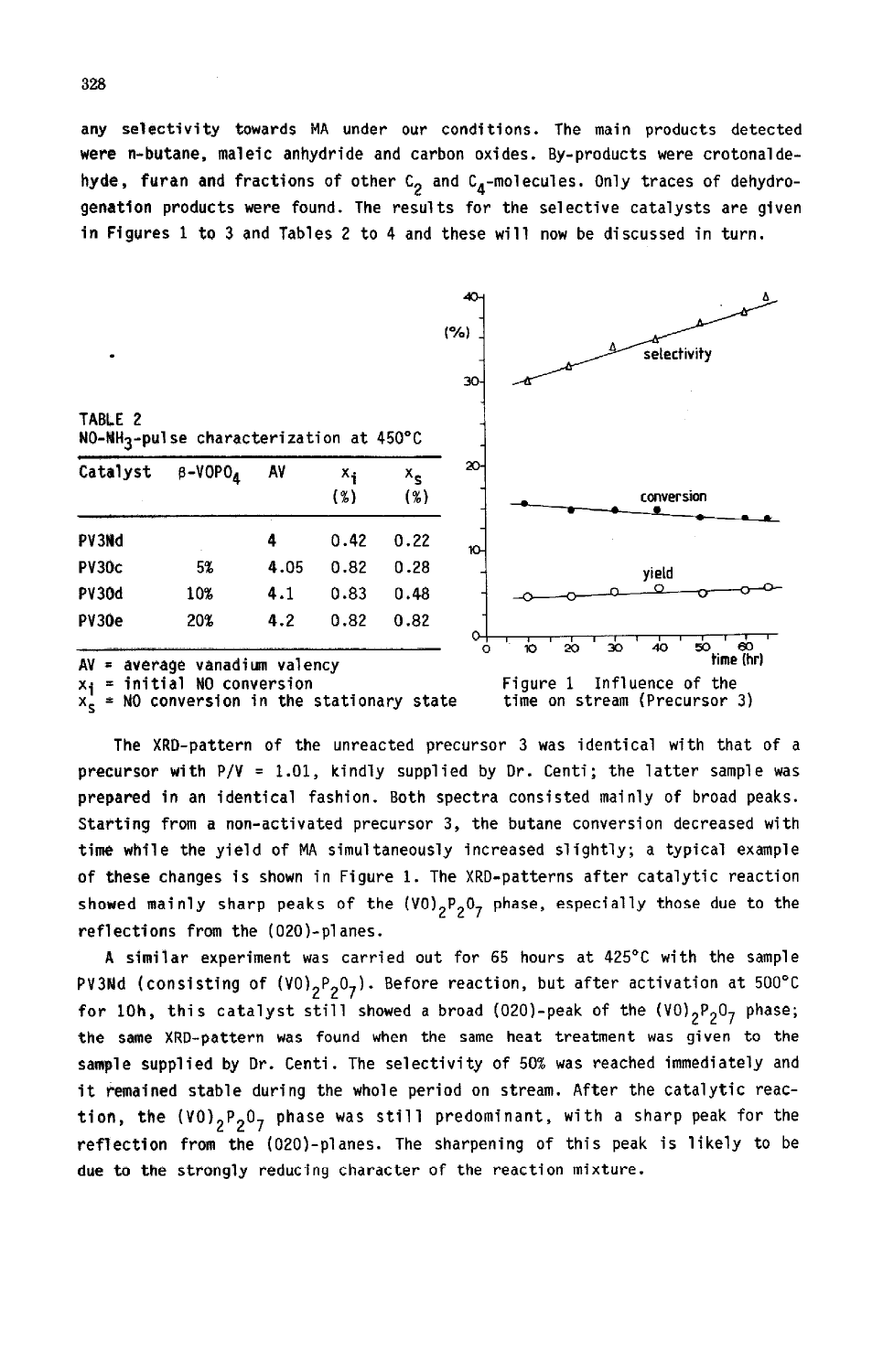

**Figure 2 Activity and MA-yield as a function of temperature. SV = 47 min-l; 15% butane, butane/oxygen = 0.9 a** PV3B: (VO)<sub>2</sub>P<sub>2</sub>O<sub>7</sub> **b PV30c:**  $\beta^*$  + 5%  $\beta$ -VOPO<sub>A</sub>

| TABLE 3 |  |                                                                                            |  |  |  |  |  |
|---------|--|--------------------------------------------------------------------------------------------|--|--|--|--|--|
|         |  | Influence of the butane/oxygen-ratio at 450°C on catalyst PV3Nd, SV = 47 min <sup>-1</sup> |  |  |  |  |  |

|                       | <b>Butane</b> | Yield |                    | MА          |  |  |
|-----------------------|---------------|-------|--------------------|-------------|--|--|
| Butane/0 <sub>2</sub> | conversion    | МA    | CO/CO <sub>2</sub> | selectivity |  |  |
|                       | (3)           | (3)   | (%)                | (3)         |  |  |
| 0.7                   | 18.9          | 7.5   | 10                 | 39          |  |  |
| 0.9                   | 16.6          | 8.2   | 6.9                | 49          |  |  |
| 1.8                   | 12.4          | 5.4   | 5                  | 44          |  |  |
| 3.1                   | 7.3           | 2.4   | 3.5                | 32          |  |  |

**TABLE 4 Influence of the partial pressures of butane and oxygen at a constant butane/oxygen rati 0.9 on the maximum yield of catalyst PV3Nd** 

| P | butane<br>(atm) | P | oxygen<br>(atm) | Maximum<br>$yield(\%)$ | Maximum<br>selectivity $(%)$ |  |
|---|-----------------|---|-----------------|------------------------|------------------------------|--|
|   | 0.16            |   | 0.18            | 9                      | 80                           |  |
|   | 0.08            |   | 0.09            | 4                      | 27                           |  |
|   | 0.04            |   | 0.04            | 2                      | 9                            |  |
|   | 0.01            |   | 0.01            | nil                    | ni1                          |  |

329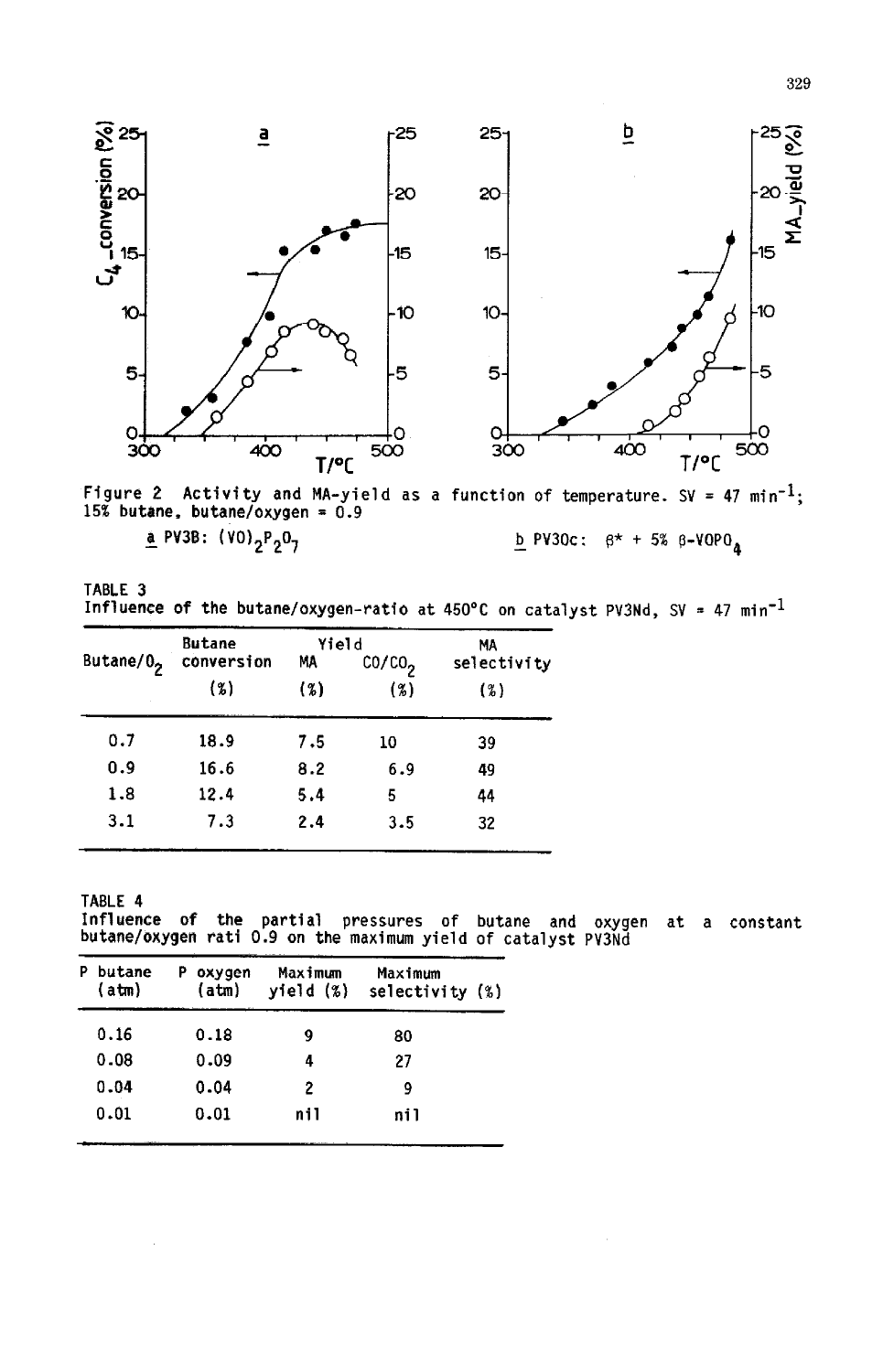



(o/al uo!sJaAuo3 -7-j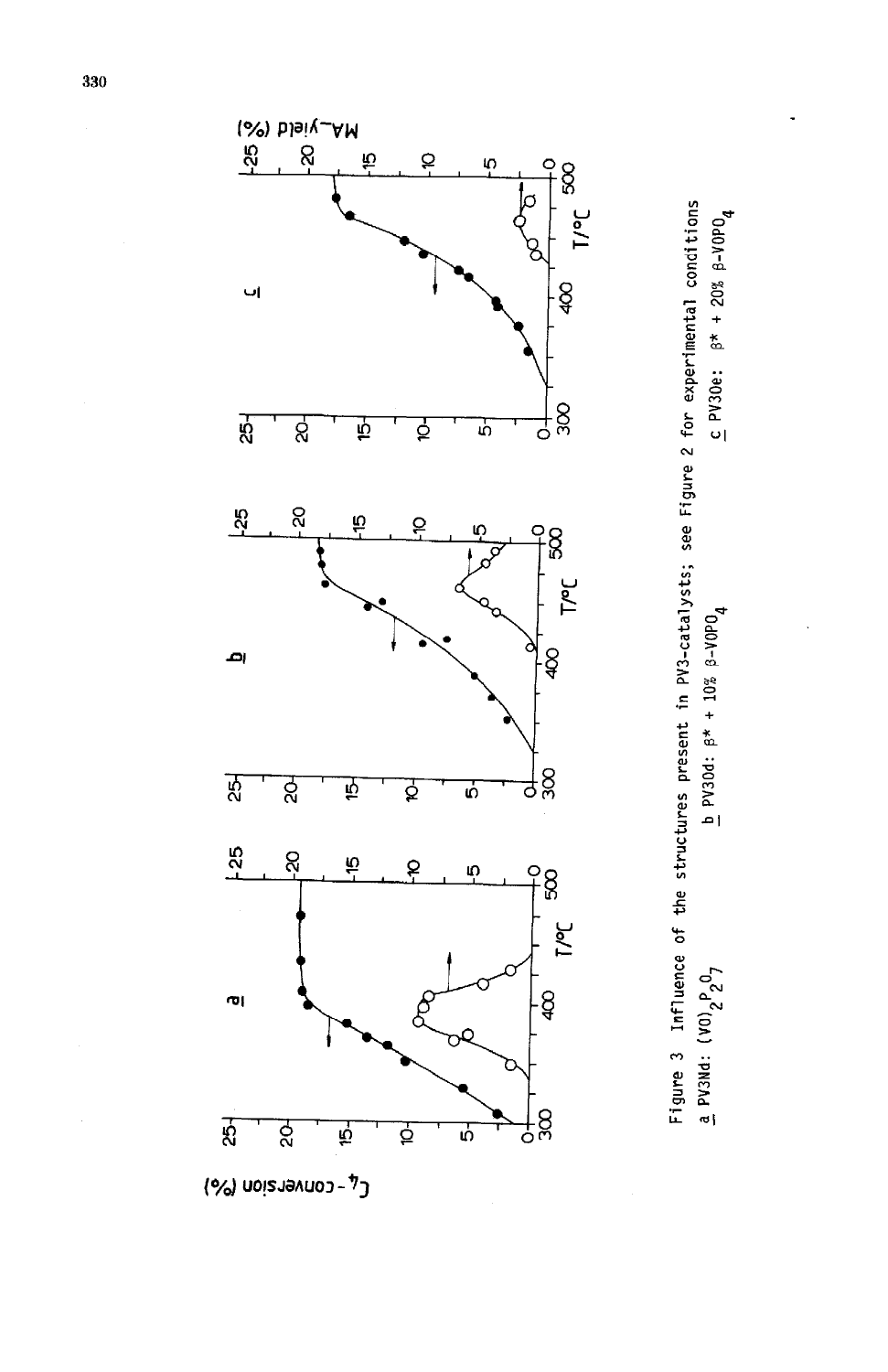**The relation between catalytic activity and temperature is shown in Figure 2 for the catalyst samples pretreated in a different way, PV3B and PV3Oc. Pre**treatment in the more reducing butane/0<sub>2</sub> mixture (sample PV3B) favours the for**mation of MA; the maximum yield is obtained** at **425'C** *and* **the activity and selectivity do not change with time. After pretreatment in air (sample PV3Oc) a slightly higher yield is obtained at 480°C (Figure Zb).** In **both cases the XRDpatterns after catalytic reaction again showed mainly sharp peaks of the (VO),P20, phase, especially those due to the reflection of the (020)-planes. This change in crystal structure during reaction is accompanied by changes in activity and selectivity only in the case of a non-activated precursor.** 

**The catalytic performance of the PV3-series was tested in the range 300- 500°C, the results being given in Figure 3. The influence of the nature of the phases present on the total activity is not very pronounced in spite of the decreasing BET-surface areas. The average bulk valency (AV) of the vanadium in these catalysts ranges from 4.0 to 4.2; AV is determined from the theoretical valencies in the different structures using the relationship:** 

 $AV = \{5.\sqrt{v^{5+}} + 4.\sqrt{v^{4+}}\}$  /  $\{\sqrt{v^{5+}} + \sqrt{v^{4+}}\}$ 

**The way in which the MA-yield changes with reaction temperature is very different for each of the catalysts and there is an optimum temperature for each; when the maximum moves to higher temperatures, the** *activity is* **'lowered. It could very well be that the average (bulk) vanadium valency does not reflect the actual ratio V5+/V4+ on the surface. An attempt was therefore made to estimate the surface V5+ concentrations by means of a rectangular pulse technique [21,22]. The results are shown in Table 2. In this, the average vanadium valency AV,**  calculated from the  $\beta$ -VOPO<sub>4</sub> content, is compared with the initial- and steadystate NO conversions, x<sub>i</sub> and x<sub>e</sub> respectively. The initial conversion of a fresh**ly calcined catalyst is thought to be determined by the number of surface V=O groups while the steady-state conversion reflects** *the new Y5+/Y4+ ratio* **created on the surface due to the reducing character of the reactant gas; a zero steadystate conversion would be the result of complete reduction of all the surface V=O groups. All the air-treated PV30 catalysts show the same initial conversions and will therefore have similar proportions of surface V=O groups, despite their**  difference in AV. The influence of different  $\beta$ -VOPO<sub>4</sub> contents shows up in the steady-state activities: in the PV30e catalyst, with 20% of  $\beta$ -VOPO<sub>A</sub>, the number **of surface V=O groups initially present remains virtually the same in the stationary sftuation, whereas a lower content results** *in a* **substantial decrease of surface V=O groups. Heat treatment in nitrogen instead of air (PVSNd) results in a 50% lower concentration of the initially available surface V=O groups and**  reduction with NO-NH<sub>3</sub> decreases this amount by a further 50%.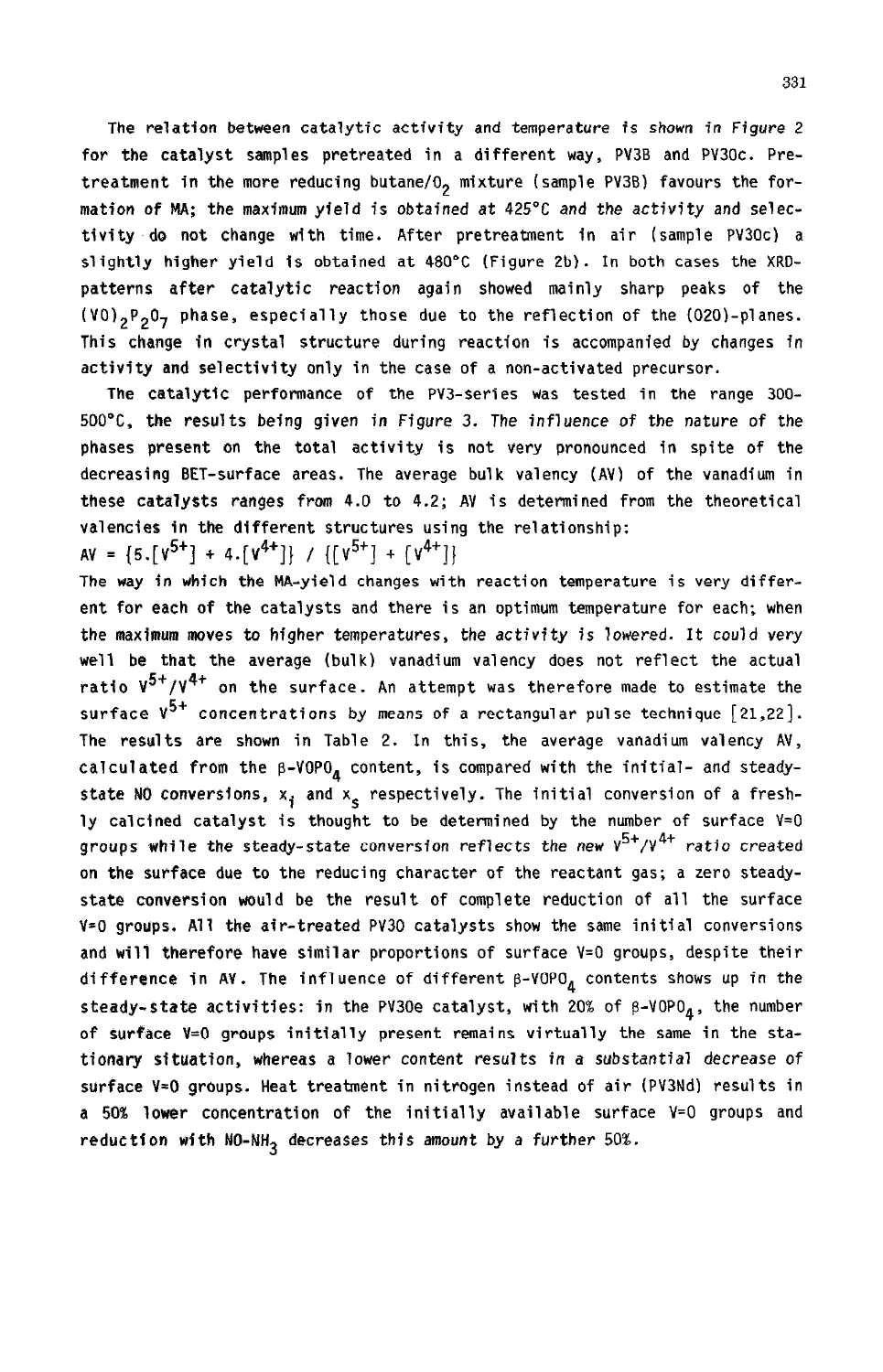### The influence of oxygen and butane partial pressures

**The butane/oxygen ratio was varied in order to investigate its influence on the activity and selectivity towards MA of the most selective catalyst PV3Nd**  (consisting mainly of (VO)<sub>2</sub>P<sub>2</sub>O<sub>7</sub>). The results are given in Table 3. Both the total conversion and the yield of CO and CO<sub>2</sub> decrease steadily with a decrease **in the amount oxygen available. The yield and selectivity of MA reach a maximum**  at a butane/0<sub>2</sub> ratio of about 0.9. The yield of the by-products does not change **remarkably.** 

**The influence of varying the partial pressures of butane and oxygen simultaneously at a constant butane/oxygen ratio of 0.9 was investigated on the same catalyst at 300-500°C and the results are given in Table 4. The total feed rate was kept constant at 15 cm3.min -1**  . **From experiments not reported here, it was**  found that the maximum selectivity at any  $C_A/0_2$  ratio occurred at 425°C; the **results in Table 4 therefore refer to this temperature. The results therein show that the butane partial pressure strongly influences the MA selectivity; the maxinum MA yield obtainable is directly proportional to the butane content.** 

### **DISCUSSION**

It **is recognized in literature [3] that three important factors influence**  the selective oxidation of C<sub>A</sub>- hydrocarbons to maleic anhydride over vanadium**phosphorus catalysts: the P/V-ratio of the catalyst, the average valence state of the vanadium in the catalyst, and the structure of the phases present. These three factors are strongly interrelated and depend especially on the method of preparation.** 

**Most results on n-butane oxidation have been obtained in experiments with l-1.5% butane in air. Hodnett et al. [16] observed an increasing selectivity to maleic anhydride on changing the P/V-ratio from 1 to 1.7, but the total activity decreased concurrently. The maximum yield with a substantial activity was obtained at a P/V-ratio of 1.0. Buchanan and Sundaresan [24] prepared two vana**dium phosphate catalysts with  $P/V = 1.0$  and  $1.1$ ; they found that the former **catalyst was approximately twice as active as the latter but that the selectivities to MA were similar. Cavani et al. [25,26] have also reported that the optimal P/V ratio is close to unity; at lower P/V ratios, the decomposition was enhanced, while at higher P/V ratios the activity decreased and the parallel**  total oxidation to CO and CO<sub>2</sub> is favoured. Van Geem and Nobel [27], on the other **hand, recently studied V-P-O mixed oxides with P/V ratios ranging from 0.34 to 2.4, and reported that the selectivity to maleic anhydride does not at all**  depend on the P/V ratio, but only on C<sub>A</sub>-conversion. Their catalysts were pre**treated in air at 42O"C, then in helium at 480°C and subsequently in 1% n-butane**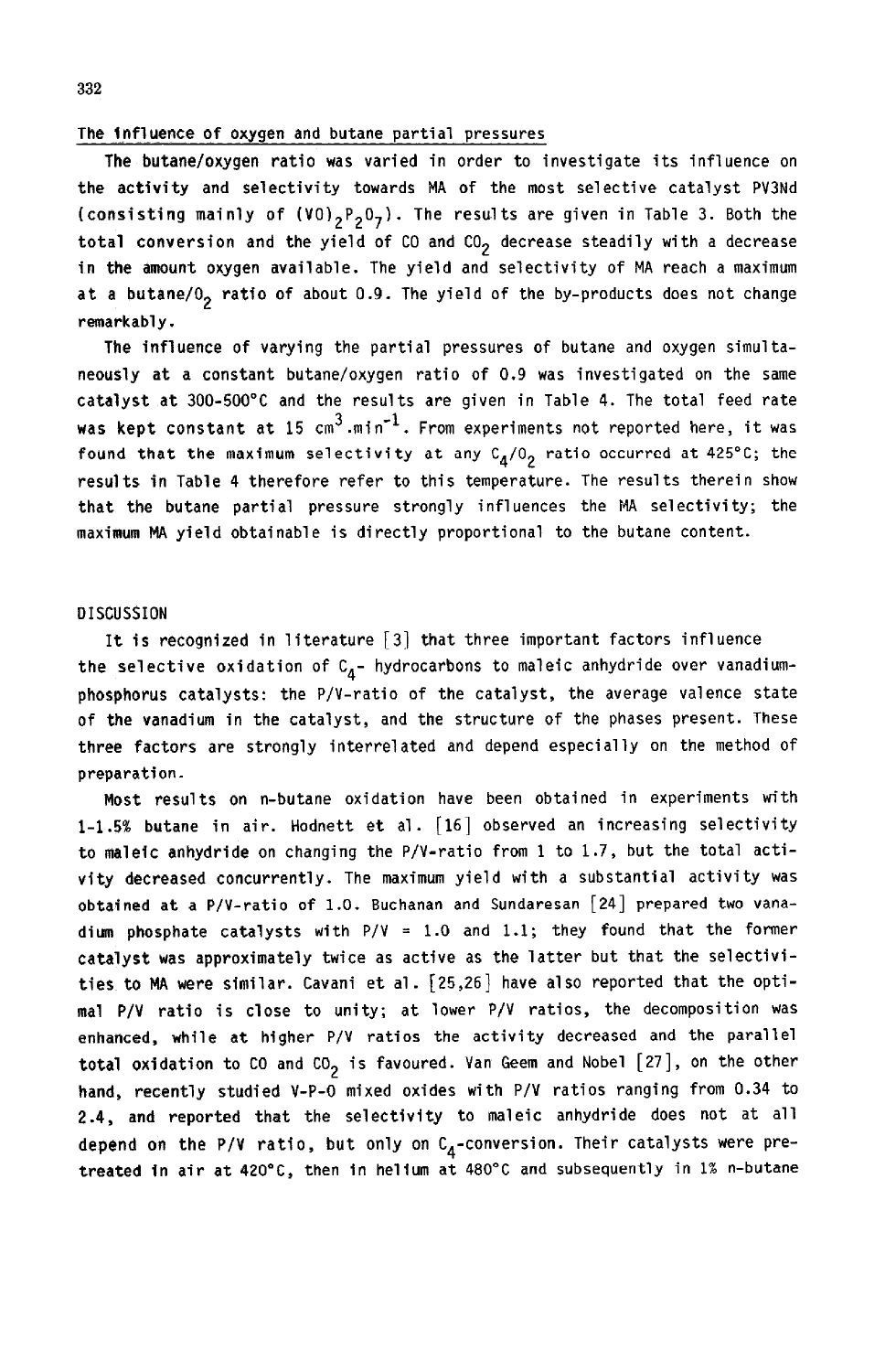**in air at 480°C. The highest activity was found at P/V = 0.5; no correlation could be found between catalytic activity and the content of the V-P-O phases present. Ai [28] showed that in the case of certain catalysts a marked generation of strong-acid sites occurs at P/V = 1.0 and that the high selectivity of these catalysts is related to these sites. Although our experiments with 15% butane in air do not extend beyond a P/V ratio of 1, they seem to be similar to the results of Hodnett et al. [16] and of Cavani et al. [25,26] as there is a relatively high selectivity to MA for this value. However, the application of higher butane partial pressures sometimes leads to quite different results. n-Butane oxidation is considered to be a structure-sensitive reaction but the experimental results seem to be in conflict. Cavani et al. [23] proposed that disorder along the (020)-planes of vanadyl pyrophosphate enhances the activity for the selective oxidation of 1% n-butane to MA. They did not observe variation in the XRD patterns before and after the catalytic tests. Bergeret et al. [29], however, compared two catalysts using 1.6% n-butane in air and were able to show by means of Radial Electron Distribution (RED) measurements that the better one was composed of well-crystallized vanadyl pyrophosphate, combined with an .amorphous V5+-phase.** In **the present work with 15% n-butane in air, it was found that reaction brings about a change to higher crystallinity, as detected by the sharpening of the relevant XRD-peaks, but that this does not always affect the catalytic behaviour. The XRD-peaks of pyrophosphate in catalyst PV3B, pretreated in a butane/air mixture, became sharper during the catalytic test. This change in crystallinity was accompanied by a decrease in butane conversion, but there was a simultaneous increase in selectivity to maleic anhydride (Figure 1). Catalyst PVSNd, also mainly pyrophosphate but prepared by treatment in nitrogen instead of in a butane/air mixture, showed a similar change in crystallinity but the activity and selectivity to MA remained virtually the same.** 

**The active phase for the oxidation of n-butane is vanadyl pyrophosphate**   $[12,16]$ , or a mixture of this with  $\beta$ -VOPO<sub>A</sub>  $[10]$ ; the reduction route is crucial **in determining what phase is formed [6]. Moser and Schrader [30] studied both**  phases as pure model compounds, β-VOPO<sub>A</sub> also producing MA, allbeit at a lower **yield. The results presented in Table 1 show clearly that the presence of these**  phases does not assure MA-formation; compare the catalysts of the series PV2N **b-d. Treatment with nitrogen of the samples PVl and PV2 still results in 5-valent vanadium -in the bulk. On the other hand, after treatment with air,**  large amounts of 4-valent vanadium in the form of (VO)<sub>2</sub>P<sub>2</sub>O<sub>7</sub> are present in the **PV3-series. Subsequent treatment with afr results in an increase of the amount of 5-valent vanadium (PV30-series), in agreement with the results of Hodnett and Delmon [17]. Treatment of precursor 3 with butane/air or nitrogen results in almost pure (VO)2P207; compare samples PV3B and PV3Nd in Table 1. Centi [23]**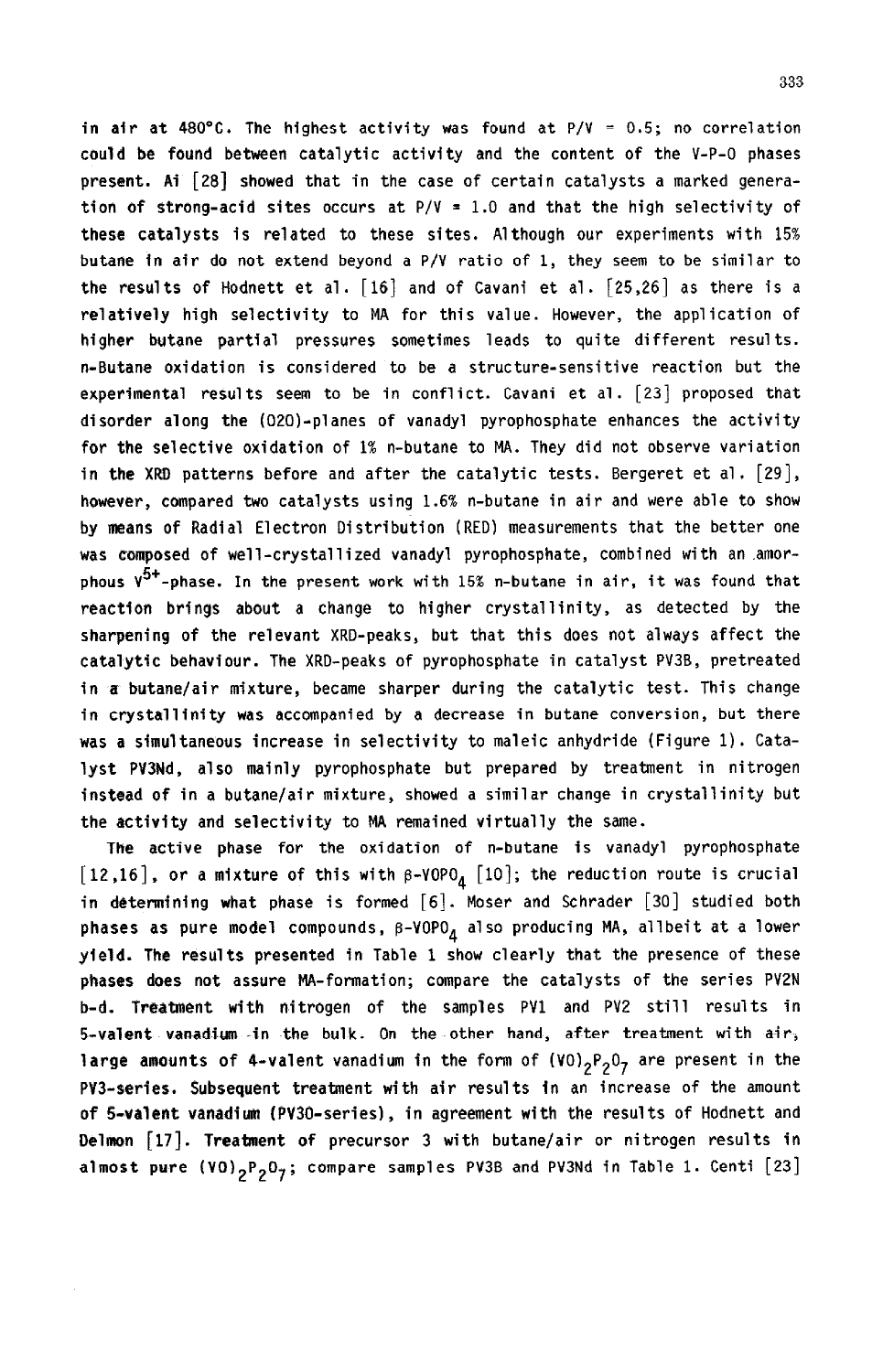**found the same structure at a P/V-ratio of 1.05 after calcining at 420°C and subsequent heating in a 1% n-butane/air mixture. Figures la and 3a show the temperature dependence of the selectivity of these similar phases. The temperatures at which the maximum selectivlties were obtained differ by 5O'C.** 

**The influence of the butane oxygen-ratio (Table 3) shows an optimal situation**  for  $C_{\underline{a}}/0$ <sub>2</sub> = 0.9. An increase in  $C_{\underline{a}}$  causes a decrease in the yields of MA and carbon oxides and an increase in oxygen favours the production of CO and CO<sub>2</sub> and **a concurrent decrease in the yield of MA. As shown in Table 4, a decreasing selectfvfty to MA is observed with decreasing partial pressures of both butane**  and oxygen  $(c_4/c_2 = 0.9)$ . Centi et al.  $[10]$  assumed that the  $v^{4+}$ -sites are res**ponsible for the dehydrogenation of n-butane (redox-couple**  $V^{4+}$ **-** $V^{3+}$ **).** Further  $\alpha$ xidation should take place on  $V^{5+}$ -sites on the surface by means of a  $V^{5+}$ - $V^{4+}$ **redox couple. The butane and oxygen partial pressures will thus influence the steady-state composition of the catalyst surface, assuming that the structure of a selective oxidation catalyst is such that fast reoxidation of the reduced surface sites by lattice oxygen is impossible [31]. It is assumed frequently**  that the surface concentration of  $V^{5+}$  is related to the amount of 5-valent vana**dium in the bulk but this is by no means well established. To explain the extreme difference in selectivity of supported and unsupported catalysts, Busca et al. [20] assumed that n-butane oxidation initially requires a special surface structure. Buchanan and Sundaresen [24] suggested that the surface layer could undergo significant reduction by n-butane and that this was not reflected by the bulk oxidation number.** 

**The surface concentration of V=O groups of some of the catalysts was esti**mated by means of pulses of NO-NH<sub>3</sub>. Table 2 shows that the amount of  $\beta$ -VOPO<sub>A</sub> **present does not influence the concentration of surface V=O groups in a fresh catalyst (PV30c-e), whereas the steady-state concentration is roughly proportio**nal to the amount of bulk  $v^{5+}$ . The reducing character of  $C_4/0_2$  mixtures will be different from that of a NO/NH<sub>3</sub> mixture, but it is assumed that the reducibility **of surface V=O groups by butane/air mixtures will be related to the reducibility by YO-NH3. Catalyst PY3Nd has already a considerably** *lower* **initial amount of surface V=O because of its higher degree of reduction (lower oxidation state) after treatment with nitrogen. The steady state concentration of surface V=O of this catalyst is also lower, and the maximum selectivity is obtained at a temperature which is 50°C lower.** 

In **the work on selective oxidation of butane, no surface V5+/V4+ ratios have yet been reported. Some authors were able to determine surface P/V ratios by means of XPS. For example, Hodnett et al. [16] found that these ratios did** not **change when the bulk ratio ranged from 0.94 to 1.07; for these samples, the selectivity increased from 10 to 50%. Garbassi et al. [18] suggested that the**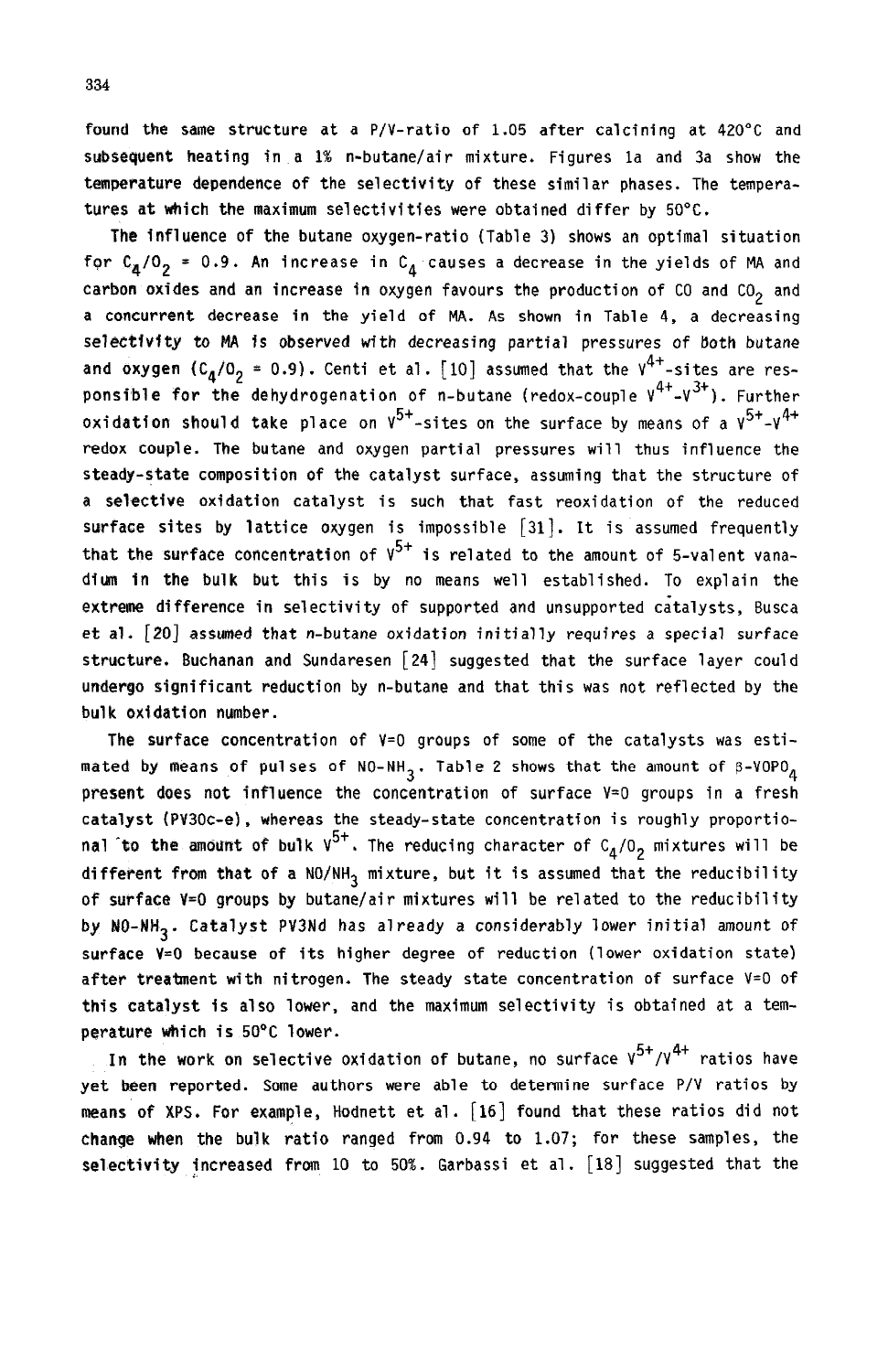surface ratios systematically exceeded the bulk values but due to matrix **effects, this conclusion was not very clear. However, Garbassi et al. [32] recently conflrmed that the surface P/V ratios are higher than would be expected**  on the basis of the bulk compositions. The NO-NH<sub>2</sub> pulse experiments reported **here, however, emphasize the necessity of surface characterization in situ.** 

**Centi et al. [lo] have proposed the following reaction scheme:** 

$$
n
$$
-butane  $\longrightarrow$  olefins  $\longrightarrow$  MA

**where step 1 proceeds over reduced surface sites and the subsequent selective**  oxidation reaction of step 2 over oxidized sites. The NO-NH<sub>2</sub> pulse experiments **strongly suggest that many of the conflicting results reported in the literature may be explained by the influence of experimental conditions on the ratio of reduced sites to oxidized sites as well the necessity for proper pretreatment.** 

**The different phases show many differences in selectivity towards MA. At a**  P/V-ratio below 1.0, the presence of  $(V0)_{2}P_{2}0_{7}$  and  $\beta$ -VOPO<sub>4</sub> (PV2N) does not **result in MA formation under our conditions of excess butane. These are the phases responsible for the selective oxidation of butane below the explosion limits [12,13,33]. Under conditions where butane is in excess, the only phase**  existing is  $(0)$ <sub>2</sub>P<sub>2</sub>O<sub>7</sub>; i.e. there are mainly  $V^{4+}$ -ions present in the bulk. The **VS+ -ions necessary for the formation of maleic anhydride [6,10,34,35] must therefore exist predominantly on the surface of the catalyst. The stabilizing influence of phosphorus on the**  $V^{4+}$  **ions**  $[12,16,18]$  **probably does not apply at the surface; this is because it is possible that the surface P/V ratio may even exceed bulk values.** 

**An explanation may be given of the experiments with varying partial pressures by considering the oxidation state on the surface of the catalyst. A higher oxygen concentration gives rise to a reaction mixture with a higher oxidation power. The amount of V5+ on the surface will therefore increase and, above the**  ratio 0.9, this will lead to a decrease in the selectivity. More C<sub>A</sub> in the mix**ture means a higher reducing power and the amount of V4\* will increase. The oxygen deficiency prevents a higher MA-yield. The optimal situation is obtained**  for a C<sub>4</sub>/O<sub>2</sub> ratio of about 0.9. This is in agreement with the competitive adsorption of butane and  $0<sub>2</sub>$  on the surface, as proposed by Centi  $[10]$ .

## **CONCLUSIONS**

- 1. **The selectivity towards MA depends not only on the structure but on the pretreatment of the catalyst, given the structure(s) present.**
- **2. The presence of p-VOP04 under oxygen deficient conditions decreases the selectivity to MA.**
- **3. The V<sup>5</sup>'/V''-ratio on the surface strongly influences the selectivity to MA.**<br>-
- **4. The partial pressures of the components in the'feed influence the valence**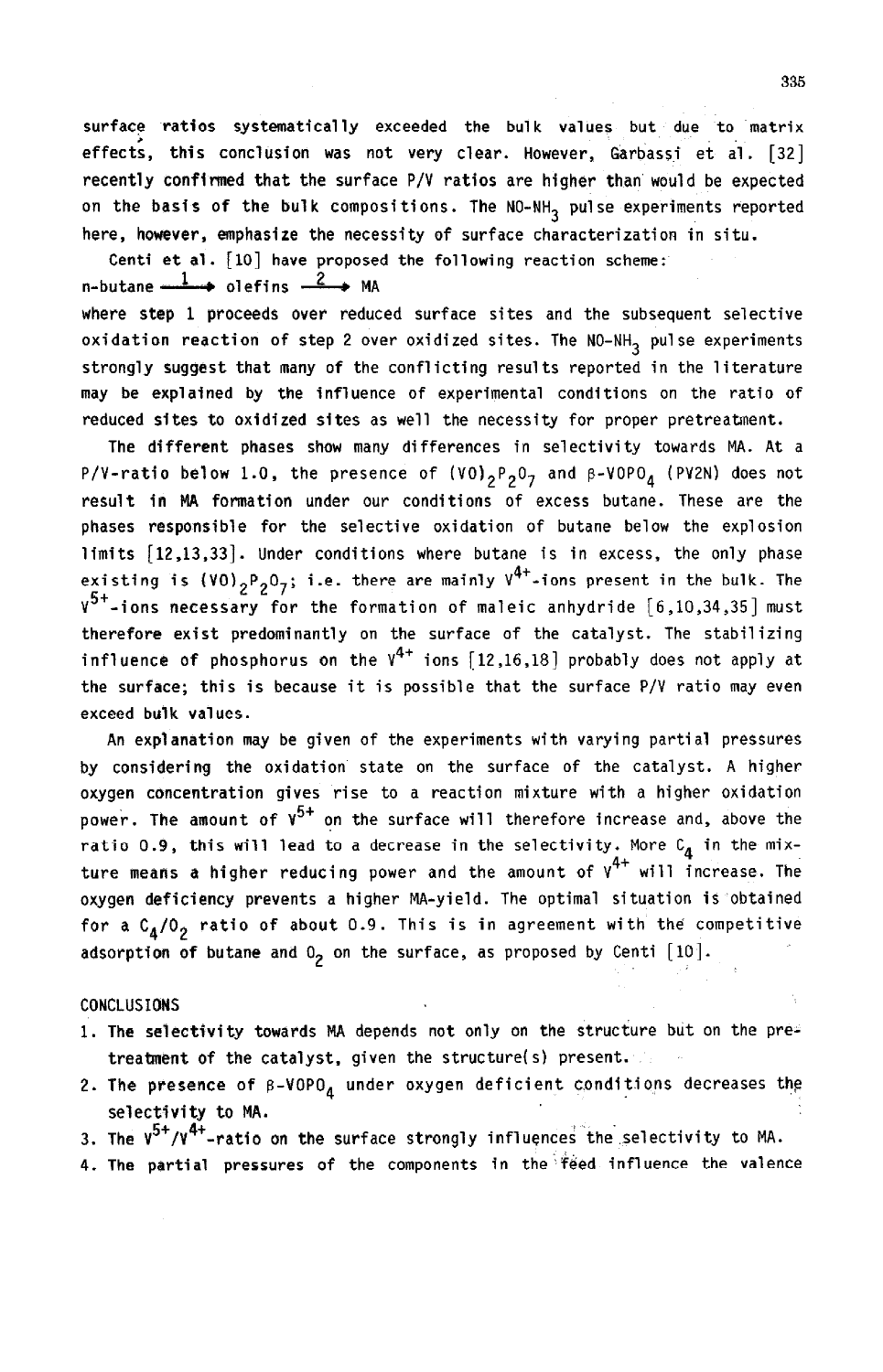**state on the surface. The optimal situation is obtained for a butane/oxygenratio of 0.9. (15% butane in air at atmospheric pressure in the reactor).** 

**5. Catalytic characterization of V-P-O mixed oxides must involve in situ measurements of surface V5+/V4+ -ratios in order that the influence of**  structure and pretreatment can be interpreted.

**ACKNDNLEDGEMENTS** 

The authors wish to thank Dr. J.G. van Ommen for his contribution to this **work. W. Lengton and H.A.J.M. Bevers are gratefully acknowledged for carrying out the analytical measurements.** 

#### **REFERENCES**

- **R.L. Bergman and N.W. Frisch, US Patent 3, 293, 268 (1966), assigned to**   $\mathbf{1}$ **Princeton-Chemical Research.**
- **R.L. Varma and D.N. Saraf, Ind. Eng. Chem., 18 (1979) 7.**
- 3 **B.K. Hodnett, Catal. Rev. -Sci+ Eng., 27 (1985) 373.**   $\mathbf{A}$ **R.A. Schneider, US Patent 3,864,280 (1975), assigned to Chevron Research Company.**
- K. Katsumoto and D.M. Marquis, US Patent 4,132,670 (1979), assigned to г **Chevron Research Company.**
- **6. Centi, 6. Fornasari and F. Trifiro, I & EC Prod. Res & Dev., 24 (1985)**  6 **32.**
- A.F. Dickason, US Patent 3,899,516 (1975), assigned to Sun Ventures Inc. 7
- 8. **Higgins and G.J. Hutchings, US Patent 4,222,945 (1980), assigned to** ICI. 8
- a **R. Higgins and G.J. Hutchings, US Patent 4,317,777 (19821, assigned to ICI. G. Centi, 6. Fornassari and F. Trifiro, J. Catal.,** 89 (1984) 44.
- 10
- 11 K. Wohlfahrt **and H. Hoffmann, Chem. Ing. Tech., 52 (1980) 811.**

12 **E. Bordes and P. Courtine, J. Catal., 57** (1979) **236.** 

- 13 **N. Nakamura, K. Kawai and Y. Fujiwara, J. Catal., 34 (1974) 345.**
- 14 **6. Poli, I. Resta, 0. Ruggeri and F. Trifiro, Appl. Catal.,** 1 **(1981) 395.**  15 **G. Centi, C. Galassi, I. Manenti, A. Riva and F. Trifiro, Catalysis** III, (G. Poncelet, P. **Grange and P.A. Jacobs, Eds.), Elsevier, Amsterdam, 1983, p. 543.**
- 16 **B.K. Hodnett, Ph. Permanne and B. Delmon, Appl. Catal., 6 (1983) 231.**
- 17 **B.K. Hodnett and B. Delmon, Appl. Catal., 9 (1984) 43, 203.**
- **F. Garbassi, J.C.J. Bart, F. Montino and G. Petrini, Appl. Catal., 16 (1985)**  18 **271.**
- 19 **ii. Bosch and A. Peppelenbos, J. Physics E: Scientific Instr., 10 (1977) 605.**
- 20 **6. Busca, G. Centi and F. Trifiro, Appl. Catal., 25 (1986) 265.**  A. Miyamoto, Y. Yamazaki, M. Inomata and Y. Murakami, J. Phys. Chem.. 85 21
- **(1981) 2366. H. Bosch, F.J.J.G. Janssen, F.M.G. van den Kerkhof, J. Oldenziel, J.G. van**  22 **Qmmen and J.R.H. Ross., Appl. Catal., 25 (1986) 239.**
- **F. Cavani, G. Centi and F. Trifiro, J. Chem. Sot., Chem. Commun. (1985) 492.**  23
- 24 **J.S. Buchanan and S. Sundaresan, Appl. Catal., 26 (1986) 211.**
- 25 **F. Cavani, G. Centi and F. Trifiro, Appl. Catal., 15(19851 151. F. Cavani, G. Centi and F. Trifiro, Appl. Catal., 9** (1984) 191.
- 26
- 27 P.C. van Geem and **A.P.P. Nobel, "Influence of the P/V ratio on the oxidation of n-butane and trans-2-butene to maleic anhydride over phosphorous vanadium oxide catalysts", New Developments in Selective Oxidation, Louvain-la-Neuve, march 17-18, 1986.**
- **M. Ai, J. Catal.,** 100 (1986) 336. 28
- 29 G. Bergeret, M. **David, J.P. Broyer and J.C. Volta, "A contribution to the knowledge of the active sites of VP0 catalysts for butane oxidation to maleic anhydride", New Developments in Selective Oxidation, Louvain-la-Neuve, march 17-18, 1986.**